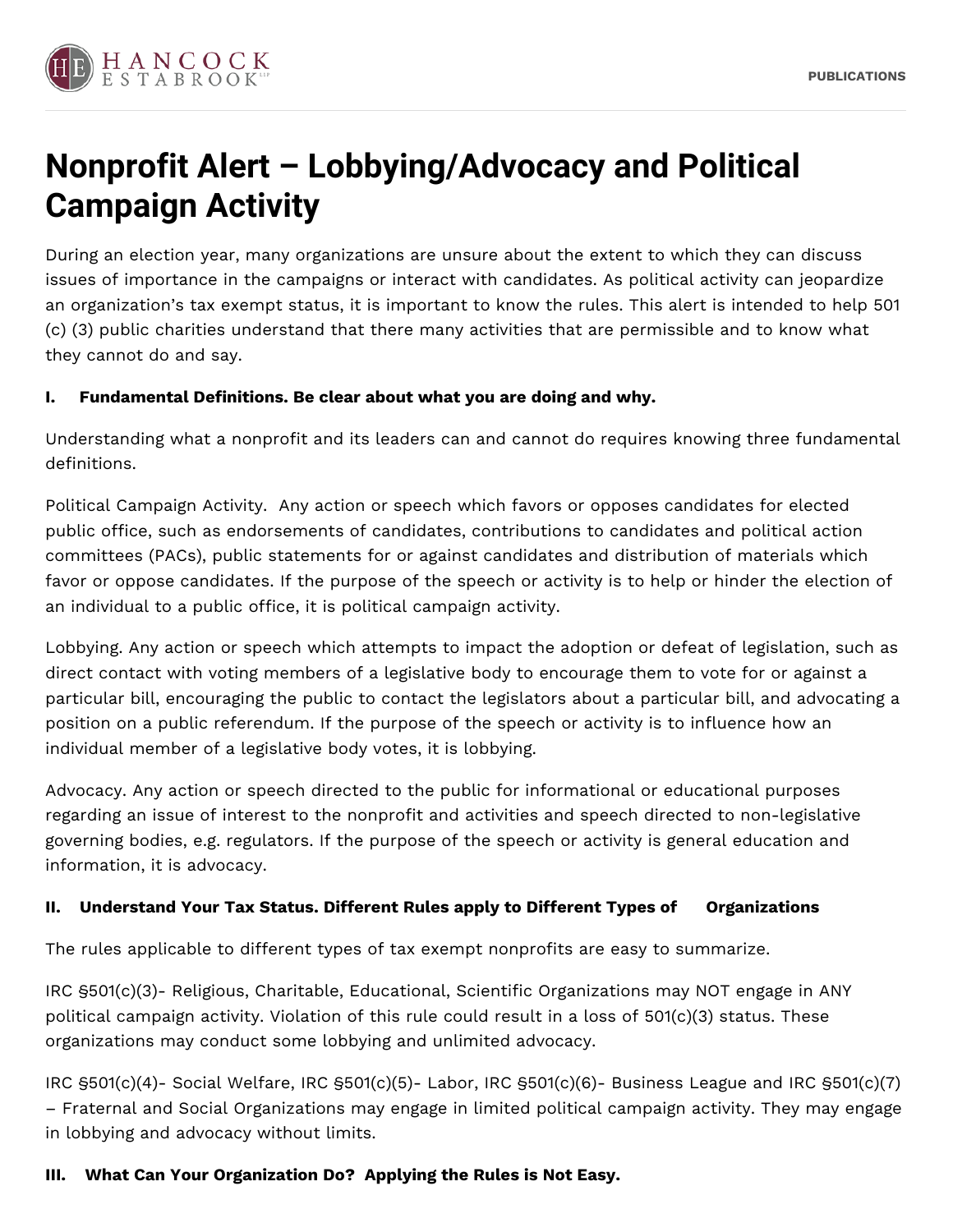The IRS applies a facts and circumstances analysis to determine whether an organization has engaged in impermissible activities. In other words, the IRS looks at each situation individually and makes its determination based on the actual facts and circumstances. The examples here are intended to guide exempt organizations as to what constitutes political campaign activity. This is especially important for 501 (c)(3) organizations which may not engage in any political campaign activity, but also for social welfare (501 (c)(4)) and other exempt organizations which may engage in only limited political campaign activity. Therefore, it is helpful to understand what the IRS considers political campaign activity in the context of various types of programs.

## **a. Voter Registration and Get Out the Vote**

Voter registration and get out the vote campaigns are permissible activities for 501(c)(3) organizations if they are carried out in a non-partisan manner. Printed materials and verbal communications must not be specific to any candidate. Staff and volunteers should be instructed that they cannot talk with voters about candidates, provide any endorsement about any candidate or seek any pledge of support for a candidate – financial or otherwise.

# **b. Candidate Questionnaires and Forums**

501 (c)(3) organizations may provide questionnaires and make the responses available to the public so long as all candidates are provided the same questions and so long as the questions are clear and unbiased and not drafted to favor one candidate or another. The questionnaire must cover all major topics of interest and may not focus on any one issue applicable to a particular candidate. There can be no indication that the organization favors a position clearly identified with one candidate. Candidates must be provided a reasonable time to respond. If yes/no answers are requested, there must be an opportunity to explain the position. A 501(c)(3) organization cannot provide any grading of the responses or endorsement of any candidate based on the questions. If a guide is produced based on the questionnaire the format of the guide must display the questions exactly as presented to the candidates with their unedited responses presented next to the questions.

Candidate forums may be hosted by  $501(c)(3)$  organizations if the facts and circumstances are like those outlined for permissible questionnaires. All candidates must be invited to the forum or offered similar speaking opportunities. No endorsements or petitions may be allowed at the event. No fundraising may be conducted at the event. The format of questions must be clear and unbiased, cover all major topics of interest and not be crafted to indicate support for one candidate over another. If all candidates do not appear at the same event, the format and questions of each event must be the same. Forum locations, audiences, moderators and topics must be neutral.

#### **c. Voter Guides**

It is permissible for 501 (c)(3) organizations to publish voter guides related to issues of interest to the organization. Voter guides can include legislative scorecards. Their content and format must assure that there is no direct or implied endorsement for any political candidate. Factors to consider include how close the publication is to an election and how closely the candidates are linked to the issues in the guide. Communications must not reference any candidates, parties or elections. Legislative scorecards must include all legislators and track a variety of issues. No editorial comments are permitted – just the voting record.